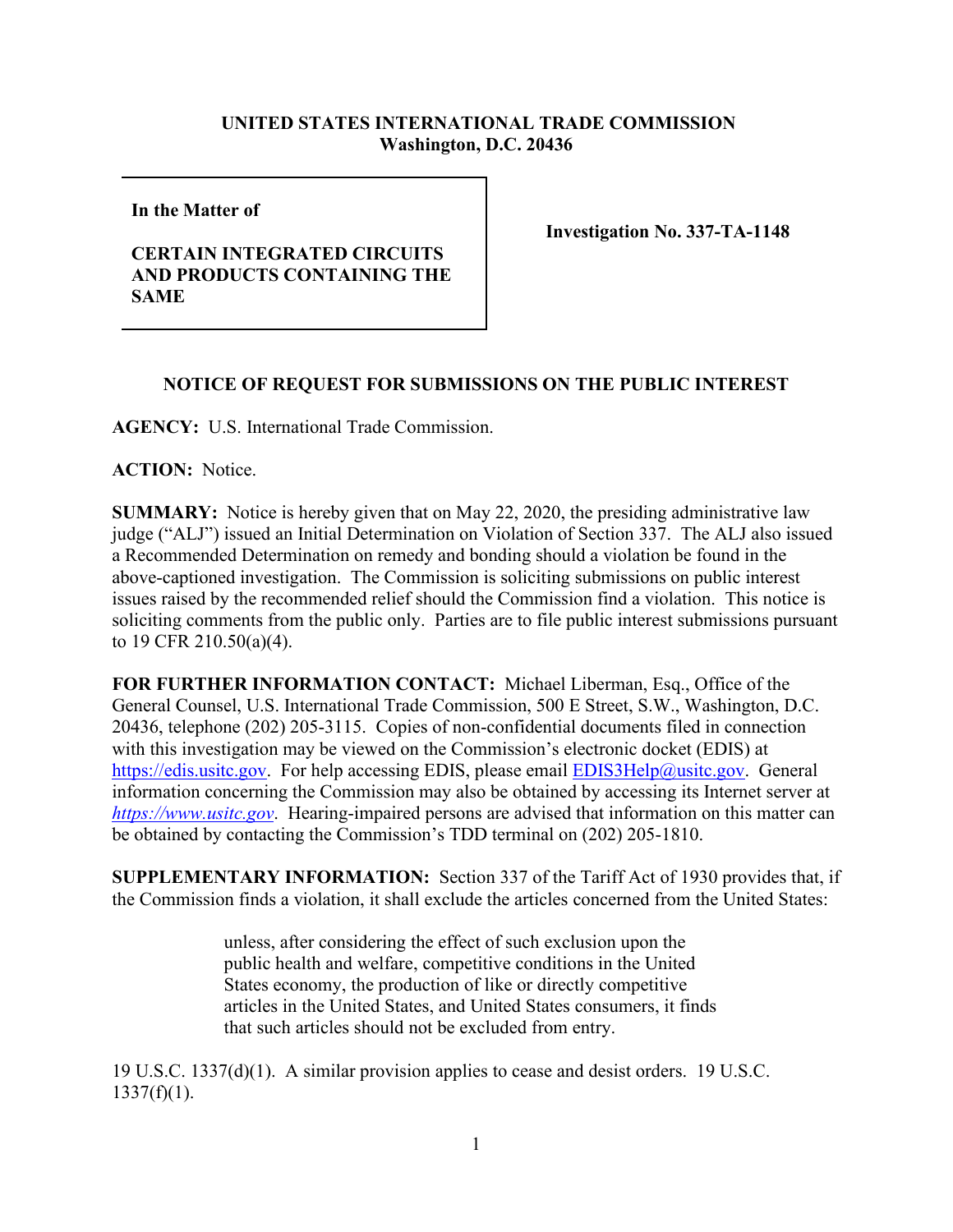The Commission is soliciting submissions on public interest issues raised by the recommended relief should the Commission find a violation, specifically: a limited exclusion order directed to certain integrated circuits and products containing the same imported, sold for importation, and/or sold after importation by respondents Acer, Inc., Acer America Corporation, AsusTek Computer Inc., Asus Computer International, Intel Corporation, Lenovo Group Ltd., Lenovo (United States) Inc., Micro-Star International Co., Ltd., and MSI Computer Corp. (collectively, "Respondents"); and cease and desist orders directed to each Respondent.

The Commission is interested in further development of the record on the public interest in this investigation. Accordingly, members of the public are invited to file submissions of no more than five (5) pages, inclusive of attachments, concerning the public interest in light of the ALJ's Recommended Determination on Remedy and Bonding issued in this investigation on May 22, 2020. Comments should address whether issuance of the recommended remedial orders in this investigation, should the Commission find a violation, would affect the public health and welfare in the United States, competitive conditions in the United States economy, the production of like or directly competitive articles in the United States, or United States consumers.

In particular, the Commission is interested in comments that:

- (i) explain how the articles potentially subject to the recommended remedial orders are used in the United States;
- (ii) identify any public health, safety, or welfare concerns in the United States relating to the recommended orders;
- (iii) identify like or directly competitive articles that complainant, its licensees, or third parties make in the United States which could replace the subject articles if they were to be excluded;
- (iv) indicate whether complainant, complainant's licensees, and/or third-party suppliers have the capacity to replace the volume of articles potentially subject to the recommended orders within a commercially reasonable time; and
- (v) explain how the recommended orders would impact consumers in the United States.

Written submissions must be filed no later than by close of business on June 25, 2020.

Persons filing written submissions must file the original document electronically on or before the deadlines stated above. The Commission's paper filing requirements in 19 C.F.R. 210.4(f) are currently waived. 85 FR 15798 (March 19, 2020). Submissions should refer to the investigation number ("Inv. No. 337-TA-1148") in a prominent place on the cover page and/or the first page. (*See Handbook for Electronic Filing Procedures, [https://www.usitc.gov/documents/handbook\\_on\\_filing\\_procedures.pdf.](https://www.usitc.gov/documents/handbook_on_filing_procedures.pdf)*). Persons with questions regarding filing should contact the Secretary (202-205-2000).